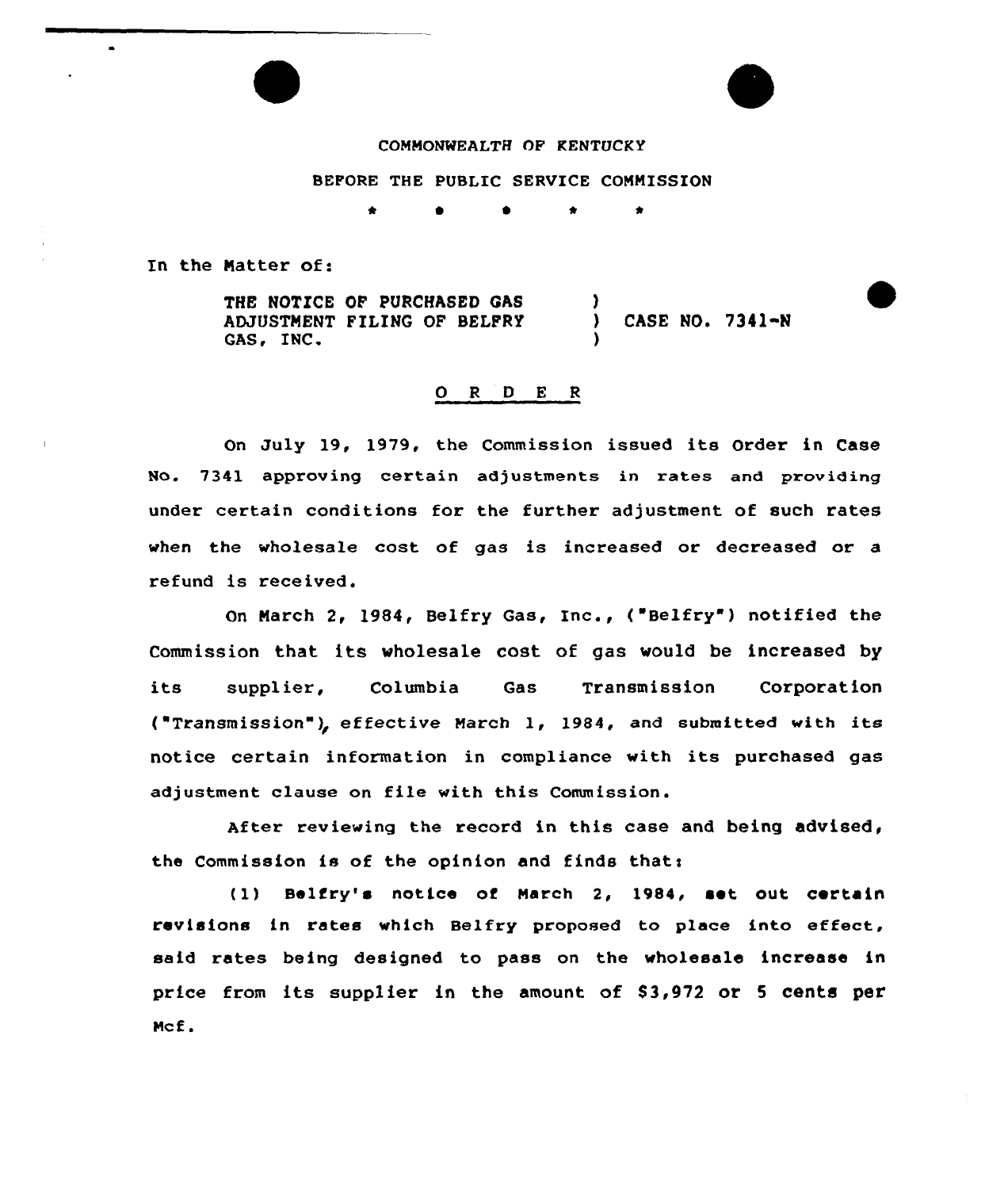(2) On January 30, 1984, Transmission filed adjusted rates to become effective March 1, 1984, with the Pederal Energy Regulatory Commission.

(3) Belfry's notice of March 2, 1984, requested an effective date of March 20, 1984, for its proposed rates. Belfry's notice does not provide the 20-day notice as required by statute; therefore, the proposed rates should be effective on and after Narch 22, 1984.

(4) Belfry's adjustment in rates under the purchased gas adjustment provisions approved by the Commission in its Order in Case No. 7341 dated July 19, 1979, is fair, just and reasonable and in the public interest and should be effective with gas supplied on and after March  $22<sub>r</sub>$  1984, subject to refund. This adjustment is subject to refund because Transmission's rates are subject to refund.

IT IS THEREPORE ORDERED that the rates in the Appendix to this Order be and they hereby are authorized effective with gas supplied on and after Narch 22, 1984, subject to refund.

IT IS PURTHER ORDERED that within 30 days of the date of this Order Belfry shall file with this Commission its revised tariffs setting out the rates authorized herein.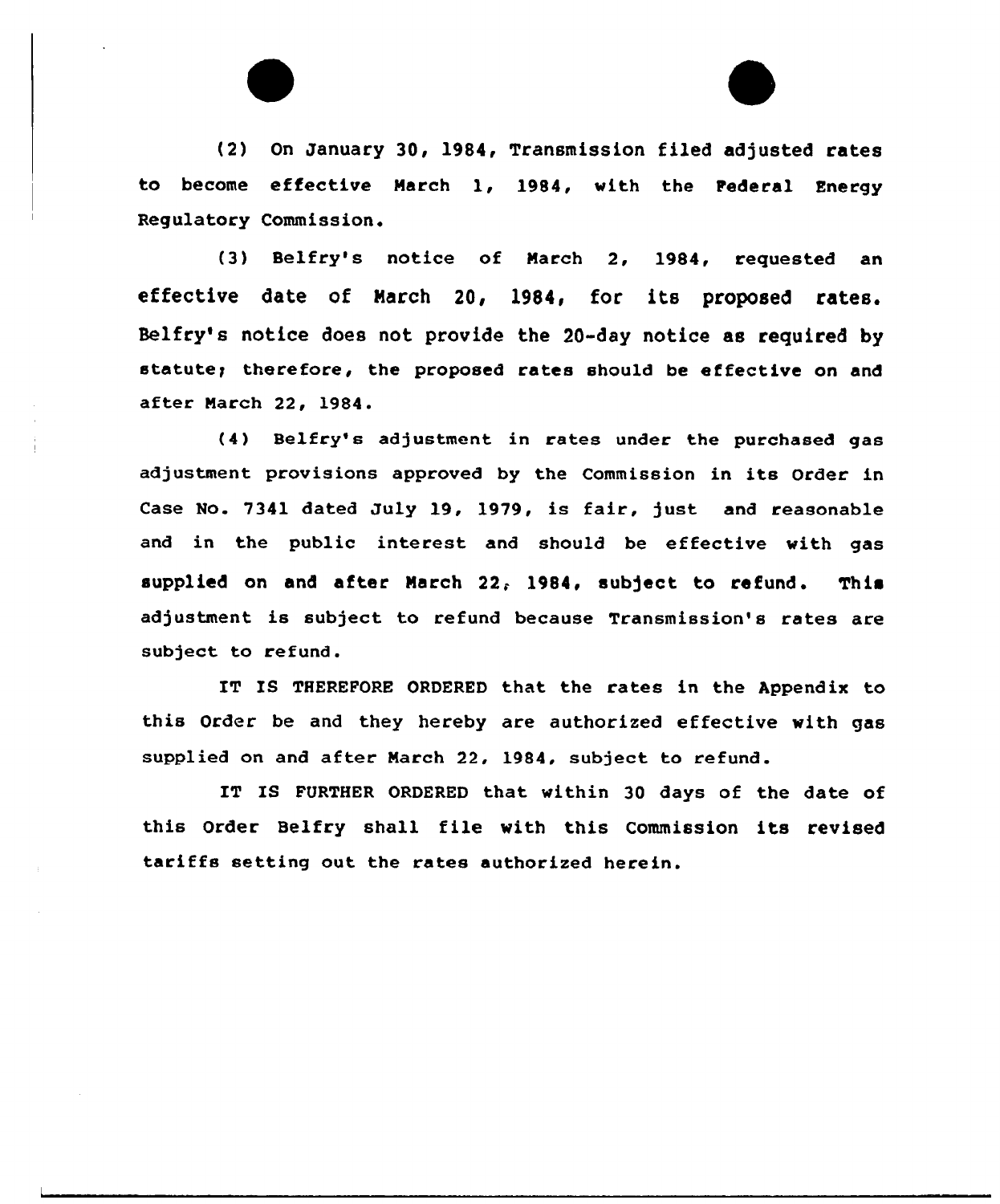

 $\bullet$ 



Done at Frankfort, Kentucky, this 16th day of March, 1984.

PUBLIC SERVICE COMMISSION

Week Chairman

Chairman

Vice

Commissi

ATTEST:

Secretary